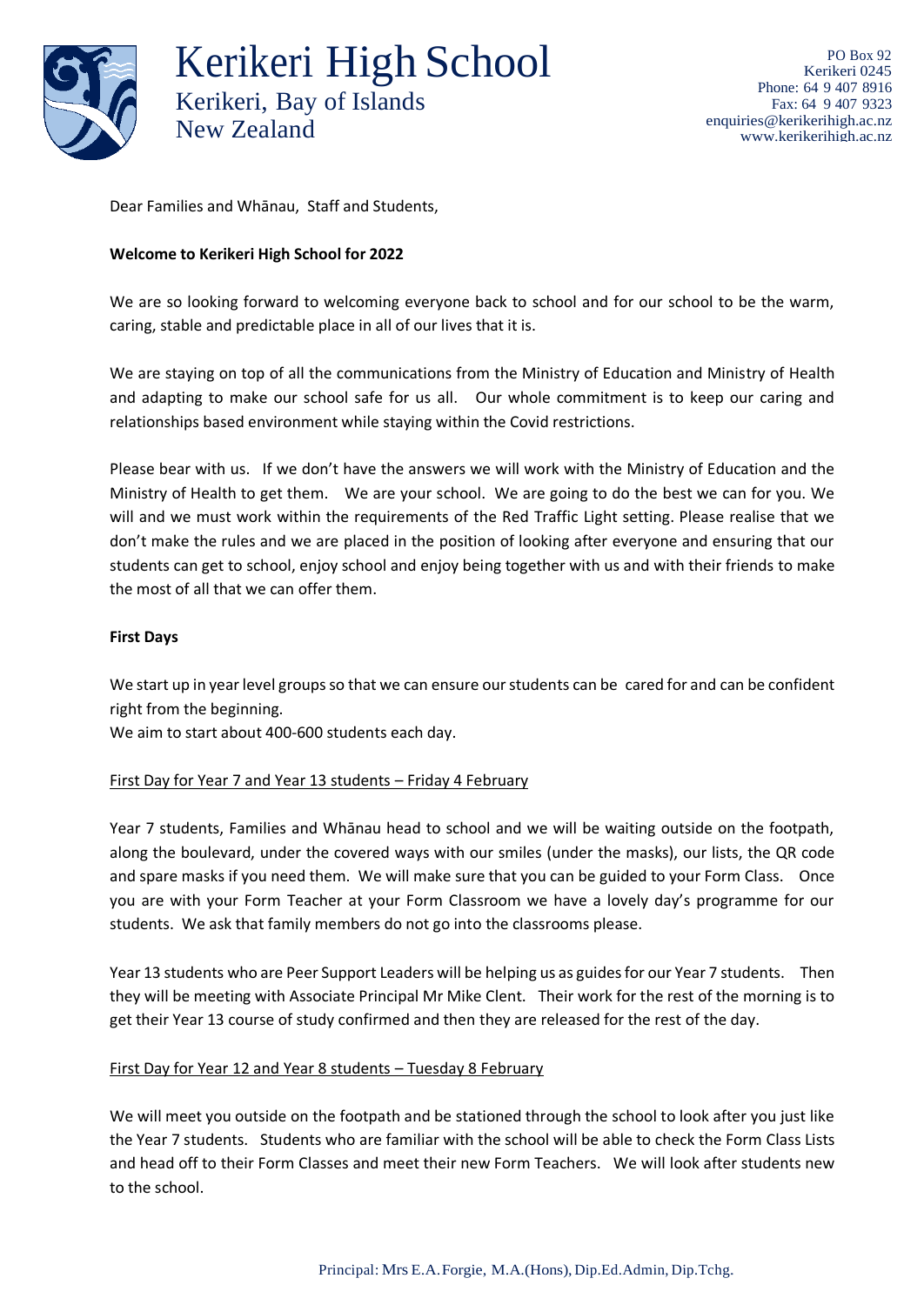# First Day for Year 9, 10 and 11 – Wednesday 9 February

We will follow the same procedure and have lots of staff to meet you on the footpath, along the boulevard, under the covered ways and we will support you to be welcomed and guided to your Form Class rooms to meet your Form Teachers.

Students familiar with the school can check their lists and head straight to meet their new Form Teacher in their Form Room.

### **The Buses**

Our Bus Drivers will have the QR codes available or take students' names as they get on the bus. Please make sure students have their masks and are ready to wear them on the bus.

It is not easy however at the moment it is the way we can keep going and not find ourselves having to lock down again.

At the end of the day our bus students will be released from class early to learn about their bus lines and the order in which the buses leave. Our students are just wonderful in the way in which they co-operate with our staff to manage the bus lines and we can put about 900 students on 16 school buses safely and kindly in about 15 minutes.

### **WAKA – Keep Ourselves Safe**

We will be rigorously following all of the Covid health and hygiene protocols we are so familiar with such as extra cleaning, lots of hand sanitiser and regular reminders for our students.

Our messaging about masks for our students is that at Red Traffic Light setting all students and staff are required to wear masks. It is important to wear our mask safely and correctly and remember that a mask is not a scarf or bandanna.

- Face masks should fit snugly over your nose, mouth and chin any time you are inside
- Only touch your mask by the loops
- Replace your mask as often as necessary while we are getting used to this we will have plenty of masks available
- Please dispose of your mask safely in a rubbish bin when you are finished with it
- Be kind and ask if you do not understand instructions we know it's difficult sometimes with a mask.

#### **Our Essential Communication in this time of Covid**

We are giving this News Letter to every family and whānau person we see on their first day. Please make our News Letters a priority when we email them to you. They are our only way of getting our messages to all. We write our News Letters to our whole school community – Families and Whānau, Staff, Students and Board of Trustees.

# The App

This is a great tool. Download it from the Playstore on Android or the App Store on Apple. Search for School Apps New Zealand and once you have downloaded it you add Kerikeri High School as your school. The front page links you directly to Daily Notices, Calendar, Term Dates and Contacts for example and pushes out Alerts to you such as our information for Families and Whānau if we have a tsunami warning.